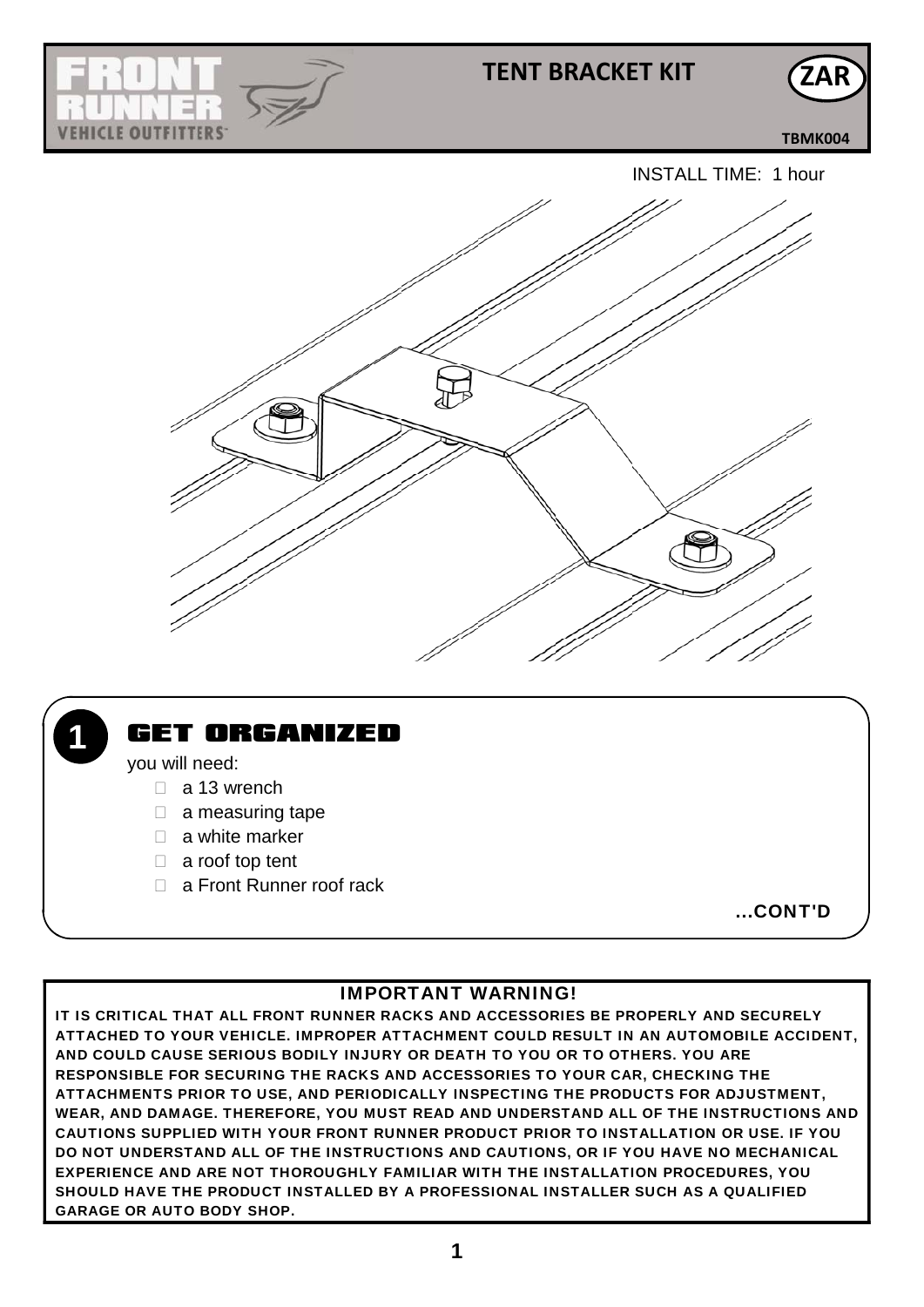1

#### GET ORGANISED ....CONT'D

1. Here is what you will receive in you kit...





- 2. 12 M8 washers
- 3. 12 M8 nylock nuts
- 4. 8 M8 x 16mm bolts
- 5. 4 M8 x 25mm bolts

# B)

Familiarize yourself with the parts and then step away from the work area and read through these instructions from beginning to end. Grab a cup of coffee and take a moment. A little prep now may save you a lot of time later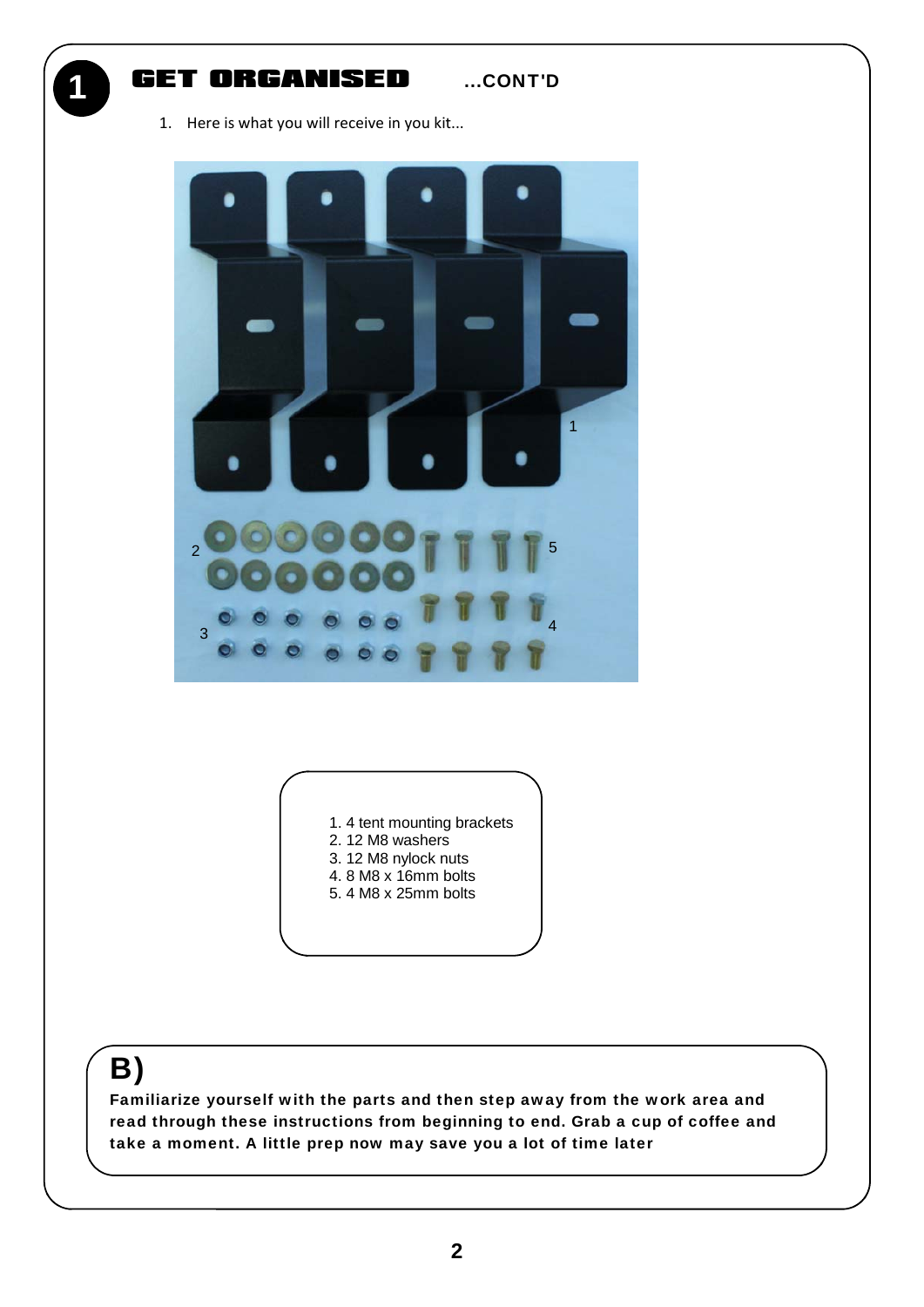## 2 POSITIONING THE BRACKETS

#### A)

Depending on the position you are going to mount the tent, and the orientation of the tent opening, will determine where and which slats will be used to attach the tent brackets.

Note: It is preferable to mount the tent brackets bridging two slats although it is possible to mount it on one slat

#### B)

To ensure your tent is centered. Grab your measuring tape and measure the width between the tracks (aluminum extrusions) mounted to the bottom of your tent. The aluminum tracks are mounted to the brackets which in turn are mounted to the roof rack.

C)

Measure the width of your roof rack. Using your white marker, mark the roof rack slat at the center point of the rack.

#### D)

Divide the dimension measured in part 'B' by two. Subtract 25mm from this dimension, as this is the offset from the outside of the track to the mounting center line. Measure this distance from your marked center point from part 'C' either side of the mark, and make two more marks on the slat. This is where you will position the brackets

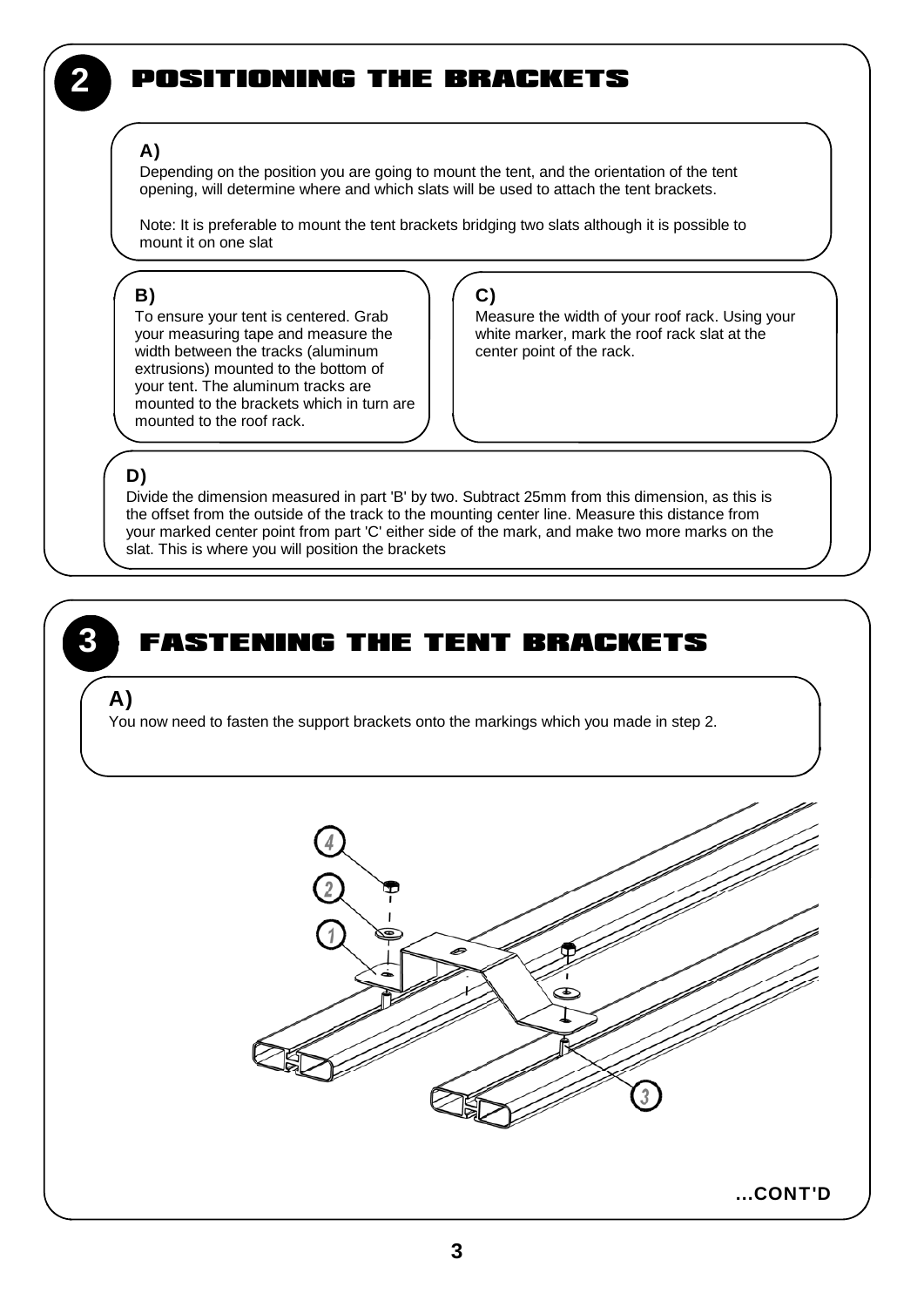### 3 ...CONT'D

| ITEM $#$ | Name                   | Juant |
|----------|------------------------|-------|
|          | <b>SUPPORT BRACKET</b> |       |
|          | <b>M8 WASHER</b>       |       |
|          | M8 X 16MM BOLT         |       |
|          | <b>M8 NYLOCK NUT</b>   |       |
|          | IHBC030 25 FT.PRT      |       |
|          | SLAT.PRT               |       |

## B)

Start by inserting the M8 x 16mm bolts into the T-slot in the slat (See image). Slide the bolts to the position where you have marked the slat. Fasten all four support brackets using your 13 wrench. Hand tighten as you might need to maneuver them slightly at a later stage.



**IMPORTANT**  $\rightarrow$  Make sure the brackets slope to the outside of the rack

# SECURING THE TENT

## A)

3

The tent will be supplied with small runners (see image), which slide within the tents track. Ensure that each tent track has two of these. With your friend, lift the tent onto the support brackets. Some tents are supplied with their own fasteners. These are often not suitable to mount using the Front Runner mount bracket, so extra bolts, nuts and washers are supplied for this reason.



## B)

Once the tent is in position, lift one corner of the tent at a time and position the bolts from the tent extrusion into the support brackets.

## C)

Once you are happy with the tents position use a washer (item 2 on page 2) and a nylock nut (Item 3) to fasten the tent to the support brackets.

## D)

Take a walk around the vehicle, to see whether the tent is square and centralized

**IMPORTANT**  $\rightarrow$  Tighten the bolts that fasten the tent mount brackets to the roof rack  **slats**